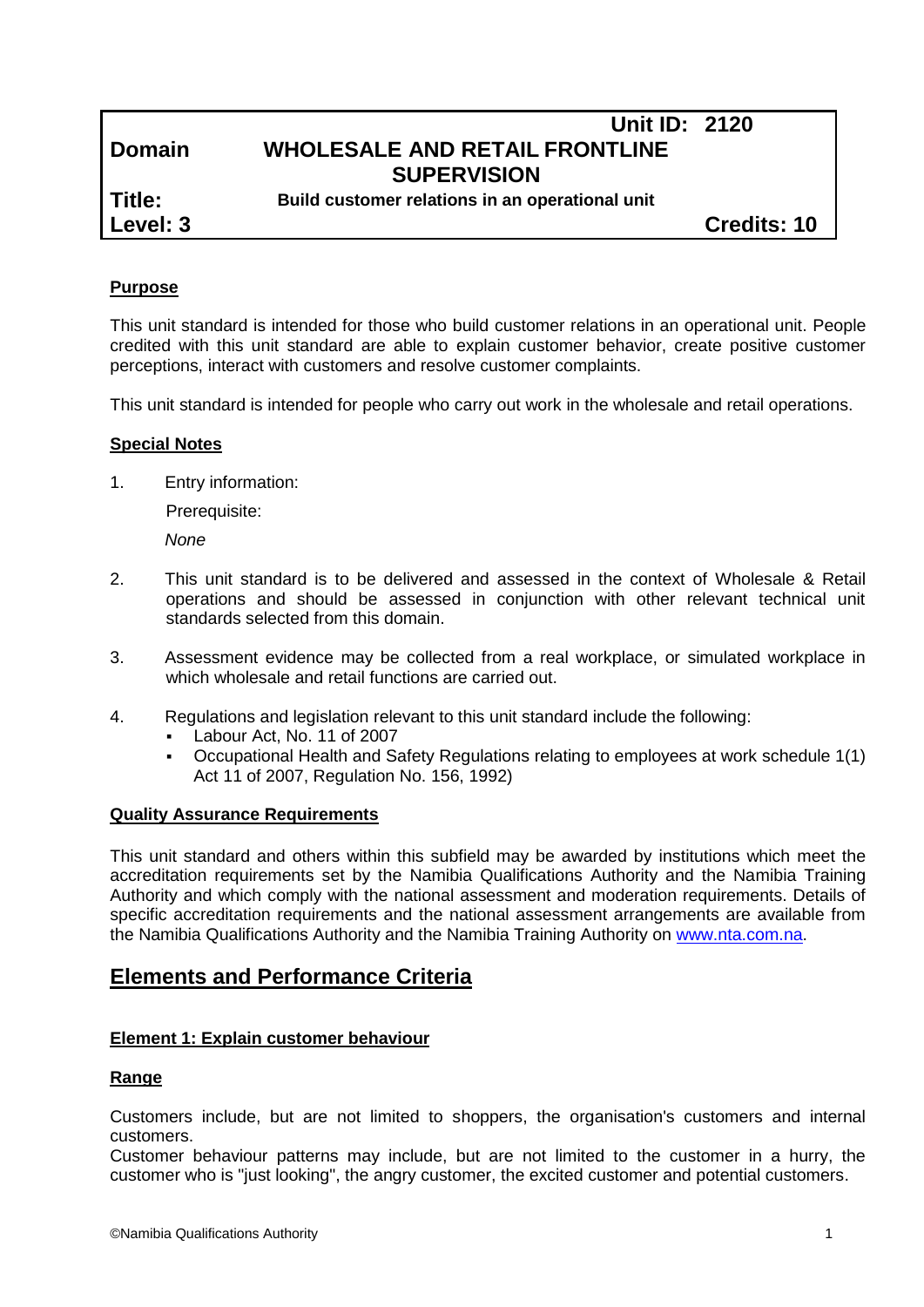## **Performance Criteria**

- 1.1 Various customers' behaviour are explained in terms of service expectations.
- 1.2 Methods for dealing with different customer behaviour patterns are explained.
- 1.3 Application of the organisation's service policy is explained in relation to the different customer behaviour patterns.

#### **Element 2: Create customer perceptions**

#### **Range**

Factors may include, but are not limited to stock availability, music, displays, housekeeping, temperatures, merchandiser call cycles, service, organisation policies and procedures.

## **Performance Criteria**

- 2.1 Impact of customer perceptions is explained in terms of the result on the organisation's bottom line.
- 2.2 Environmental factors that will create perceptions are described.
- 2.3 Factors that need consideration to build a positive customer experience of the business are described.

#### **Element 3: Interact with customers**

#### **Performance Criteria**

- 3.1 Impact of personal interaction with customers is explained in terms of the operational unit.
- 3.2 A personal checklist for customer interaction is developed according to organisational policy.
- 3.3 Customer is interacted with in accordance with organisational guidelines.

#### **Element 4: Resolve customer complaints**

#### **Performance Criteria**

- 4.1 Procedures for dealing with customer complaints are explained.
- 4.2 Customer complaints are handled according to organisational policies and procedures.
- 4.3 Customer's complaints are identified and resolved according to organisational policies and procedures.

## **Registration Data**

| Subfield:                     | Wholesale and Retail |
|-------------------------------|----------------------|
| Date first registered:        | 14 March 2019        |
| Date this version registered: | 14 March 2019        |
| <b>Anticipated review:</b>    | 2024                 |